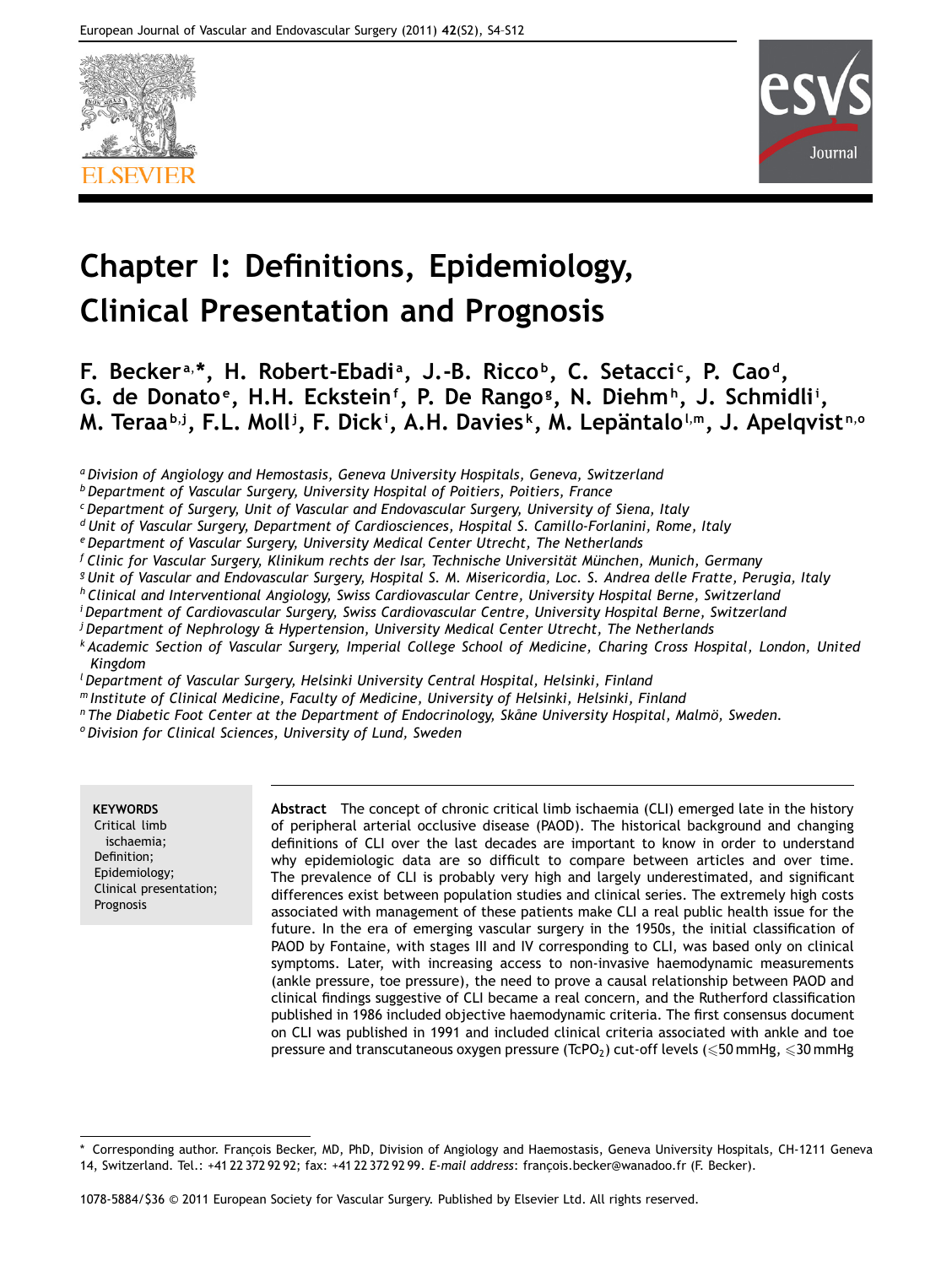and <10 mmHg respectively). This rigorous definition reflects an arterial insufficiency that is so severe as to cause microcirculatory changes and compromise tissue integrity, with a high rate of major amputation and mortality. The TASC I consensus document published in 2000 used less severe pressure cut-offs (<50––70 mmHg, <30––50 mmHg and  $<30-50$  mmHg respectively). The thresholds for toe pressure and especially TcPO<sub>2</sub> (which will be also included in TASC II consensus document) are however just below the lower limit of normality. It is therefore easy to infer that patients qualifying as CLI based on TASC criteria can suffer from far less severe disease than those qualifying as CLI in the initial 1991 consensus document. Furthermore, inclusion criteria of many recent interventional studies have even shifted further from the efforts of definition standardisation with objective criteria, by including patients as CLI based merely on Fontaine classification (stage III and IV) without haemodynamic criteria. The differences in the natural history of patients with CLI, including prognosis of the limb and the patient, are thus difficult to compare between studies in this context. Overall, CLI as defined by clinical and haemodynamic criteria remains a severe condition with poor prognosis, high medical costs and a major impact in terms of public health and patients' loss of functional capacity. The major progresses in best medical therapy of arterial disease and revascularisation procedures will certainly improve the outcome of CLI patients. In the future, an effort to apply a standardised definition with clinical and objective haemodynamic criteria will be needed to better demonstrate and compare the advances in management of these patients.

© 2011 European Society for Vascular Surgery. Published by Elsevier Ltd. All rights reserved.

# 1. Introduction

The concept of chronic critical limb ischaemia (hereafter referred to as CLI) emerged late in the history of peripheral arterial occlusive disease (PAOD). It refers to a state of arterial insufficiency that reduces distal perfusion pressure to such an extent that microcirculation and nutrient blood flow to tissues are severely disturbed. Much of the interest in CLI originally focused on defining an accurate and objective description of patients that could allow a thorough comparison between various treatment modalities. Indeed, early in the history of CLI, a true need for greater objectivity in characterising patients undergoing surgical procedures was felt, with the aim of getting rid of subjective terms such as "limb-threatening ischaemia" and "limb salvage operations". Later, such standardisation was also judged necessary to define patients in non-surgical management trials.

This review first presents the historical background of CLI and its evolving definitions over time, as well as the available epidemiologic data. Then, the hallmarks of CLI clinical presentation are described, with an emphasis on the need for objective haemodynamic confirmation of the causal link between PAOD and clinical findings. Finally, the prognosis of CLI is discussed as well as some risk stratification tools.

# 2. Historical background

In 1952, during the first meeting of the European Society for Cardiovascular Surgery dedicated to aorto-iliac lesions, Fontaine et al. introduced a simple clinical classification of patients with chronic arterial disease of lower limbs (LL) in four stages.1 At that time, vascular surgery was emerging and patients used to present with advanced disease often associated with obvious symptoms and signs of chronic severe ischaemia. Moreover, haemodynamic measurements were almost non-existent (the first demonstration of a fall in ankle pressure in PAOD was made by Windsor in 1950), so

that Fontaine's classification implied a causal link between the symptoms and signs and PAOD. Unfortunately, Fontaine's classification is nowadays too often used as "(any) rest pain + PAOD = PAOD stage III" or "(any) ulceration or gangrene + PAOD = PAOD stage IV", regardless of the actual severity of PAOD.

In 1969, Yao introduced measurement of the anklebrachial pressure index (ABI) with a 10 MHz Doppler probe, and demonstrated a pressure drop proportional to the severity of occlusive lesions.<sup>2</sup> Yao also showed significant differences in ABI ranges across Fontaine stages, despite some overlap between stages II and III, and stages III and IV.<sup>3</sup> However, only patients with proximal (iliac or femoropopliteal) lesions were included, thus excluding a significant number of patients with leg artery calcification. At the same period, the accuracy of toe pressure for quantification of arterial insufficiency in PAOD was demonstrated by Carter et al.4

The expression "critical ischaemia" appeared in 1982 in the literature to describe LL ischaemia of such severity that major amputation became necessary in the absence of successful revascularisation.5 This definition included an absolute ankle systolic pressure <40 mmHg in case of rest pain and <60 mmHg in case of ulcer or gangrene. Nevertheless, it soon appeared that ankle pressure was inadequate in case of ulcer or gangrene, toe pressure being a better predictor of foot viability particularly in diabetic patients, and that an evaluation of skin perfusion could be useful. $6,7$ 

In 1986, the First Society for Vascular Surgery/ International Society for CardioVascular Surgery (SVS/ISCVS) Standards for reports dealing with lower extremity ischaemia were published, $8$  including a recommendation for staging chronic limb ischaemia that would become known as the Rutherford classification. This classification is similar to Fontaine's classification, but its originality lies in adding an objective criterion to each clinical category: resting ankle pressure <40 mmHg/flat or barely pulsatile forefoot pulse volume recording/toe pressure <30 mmHg for ischaemic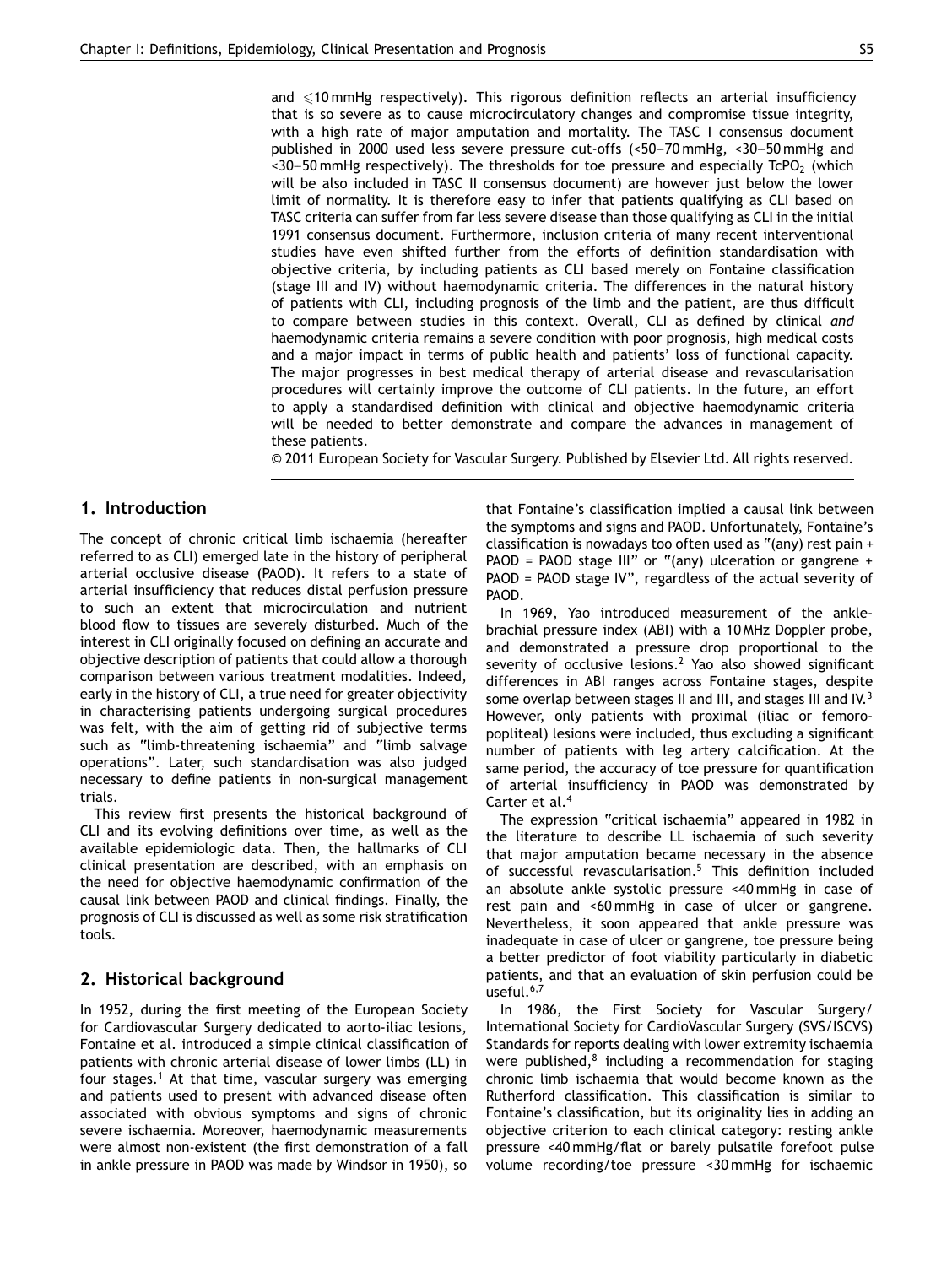rest pain (Grade II, Category 4); resting ankle pressure <60 mmHg/flat or barely pulsatile forefoot pulse volume recording/toe pressure <30 mmHg for minor (Grade III, Category 5) or major (Grade III, Category 6) tissue loss. All these criteria remained unchanged in the 1997 revised version of SVS/ISCVS Standards for reports dealing with lower extremity ischaemia.<sup>9</sup> Unfortunately, in the Trans-Atlantic Inter-Society Consensus (TASC) Document on Management of Peripheral Arterial Disease<sup>10</sup> and thereafter, only the clinical description of Rutherford categories are maintained, and Rutherford classification as often used nowadays has lost what made its strength compared to Fontaine's classification.

Of note, Fontaine and Rutherford classifications were suggested by individual physicians. The first experts' consensus document on CLI was published in April 1991 after the Second European Meeting on Chronic Critical Leg Ischemia, $11,12$  followed by TASC I and II consensus documents.10,13

These different suggested definitions of CLI are discussed in detail in the following section, but this historical reminder seemed important to us. Indeed, when reading many recent articles, one can wonder if the original purpose of creating the term CLI with a rigorous and objective definition has not been somewhat forgotten.

# 3. Definitions of chronic critical limb ischaemia

CLI represents the end stage of PAOD, in which macrovascular lesions induce such a reduction of distal perfusion pressure that microcirculation and nutrient blood flow to the tissues are severely disturbed. It is important to emphasise that the definition of CLI has evolved over time, from the initial document of 1991 to TASC I and II consensus documents published more recently. These three definitions are presented and commented on below. The concept of chronic subcritical limb ischaemia is also briefly discussed at the end of this section.

## 3.1. Second European Meeting Consensus document on CLI  $(1991)^{11}$

This document includes two levels of CLI definition reproduced below as they appear in the original version: one for clinical use in daily practice, and the second for clinical research and publications.

## Recommendation 1

CLI, in both diabetic and non-diabetic patients, is defined by either of the following two criteria:

• persistently recurring ischemic rest pain requiring regular adequate analgesia for more than two weeks with an ankle systolic pressure  $\leqslant$ 50 mmHg and/or toe systolic  $pressure \leqslant$ 30 mmHg;

• ulceration or gangrene of the foot or toes, with an ankle systolic pressure  $\leqslant$ 50 mmHg or toe systolic pressure  $\leqslant$ 30 mmHg.

Of note, the terms rest pain, ulceration or gangrene should be applied according to the classical description of ischaemic rest pain and trophic changes (see section 5 on clinical presentation of CLI).

# Recommendation 2

A more precise description of the type and severity of CLI is also necessary for the design and reporting of clinical trials. In addition to the above definition (Recommendation 1), the following information is also desirable:

- arteriography to delineate the anatomy of the large vessel disease throughout the leg and foot;
- toe arterial pressure in all patients, including those who are not diabetic;

• a technique for quantifying the local microcirculation in the ischemic area [e.g. capillary microscopy, transcutaneous oxygen pressure (TcPO $_2$ ), or laser Doppler].

Of note, TcPO<sub>2</sub> is usually  $\leqslant$  10 mmHg in supine position in CLI patients and is not increased with inhalation of oxygen; further sensitivity may be obtained by performing the measurements in sitting position.

Soon after its publication, this definition was criticised, mainly because an ankle pressure threshold of 50 mmHg was judged too low. Furthermore, the true interest of ankle pressure was questioned, particularly in diabetic patients.12,14 Nevertheless, these criteria seemed well accepted by vascular surgeons, as demonstrated by a computer-interactive voting session during the European Society for Vascular Surgery (ESVS) meeting in Barcelona in 1993. Among 158 participants, of whom 82% were vascular surgeons, 83% agreed on either ankle pressure  $\leqslant$ 50 mmHg (55%) or toe pressure  $\leqslant$ 30 mmHg (28%), and 12% preferred to add a microcirculatory parameter to define CLI.15

# 3.2. Trans-Atlantic Inter-Society Consensus (TASC) Document on Management of Peripheral Arterial Disease (2000)<sup>10</sup>

This document includes the following recommendations concerning CLI.

Recommendation 73 Clinical definition of critical limb ischemia (CLI)

The term critical limb ischemia should be used for all patients with chronic ischemic rest pain, ulcers, or gangrene attributable to objectively proven arterial occlusive disease. The CLI implies chronicity and is to be distinguished from acute limb ischemia.

## Recommendation 74 Trials and reporting standards definition of CLI

A relatively inclusive entry criterion is favoured, the aim being to ensure that the ulceration, gangrene, or rest pain is indeed caused by peripheral arterial disease and that most would be expected to require a major amputation within the next 6 months to a year in the absence of a significant haemodynamic improvement. To achieve this, it is suggested to use absolute pressures of either ankle pressure <50-70 mmHg or toe pressure <30-50 mmHg or reduced supine forefoot  $TcPO<sub>2</sub> < 30-50$  mmHg.

Some points need to be discussed. First, the expression "attributable to objectively proven PAOD" used in Recommendation 73 is very important. Indeed, the association of rest pain or trophic changes on the distal part of a leg with PAOD does not mean ipso facto that PAOD is in CLI stage, i.e. severe enough to explain the clinical symptoms and/or signs presented by the patient. Second,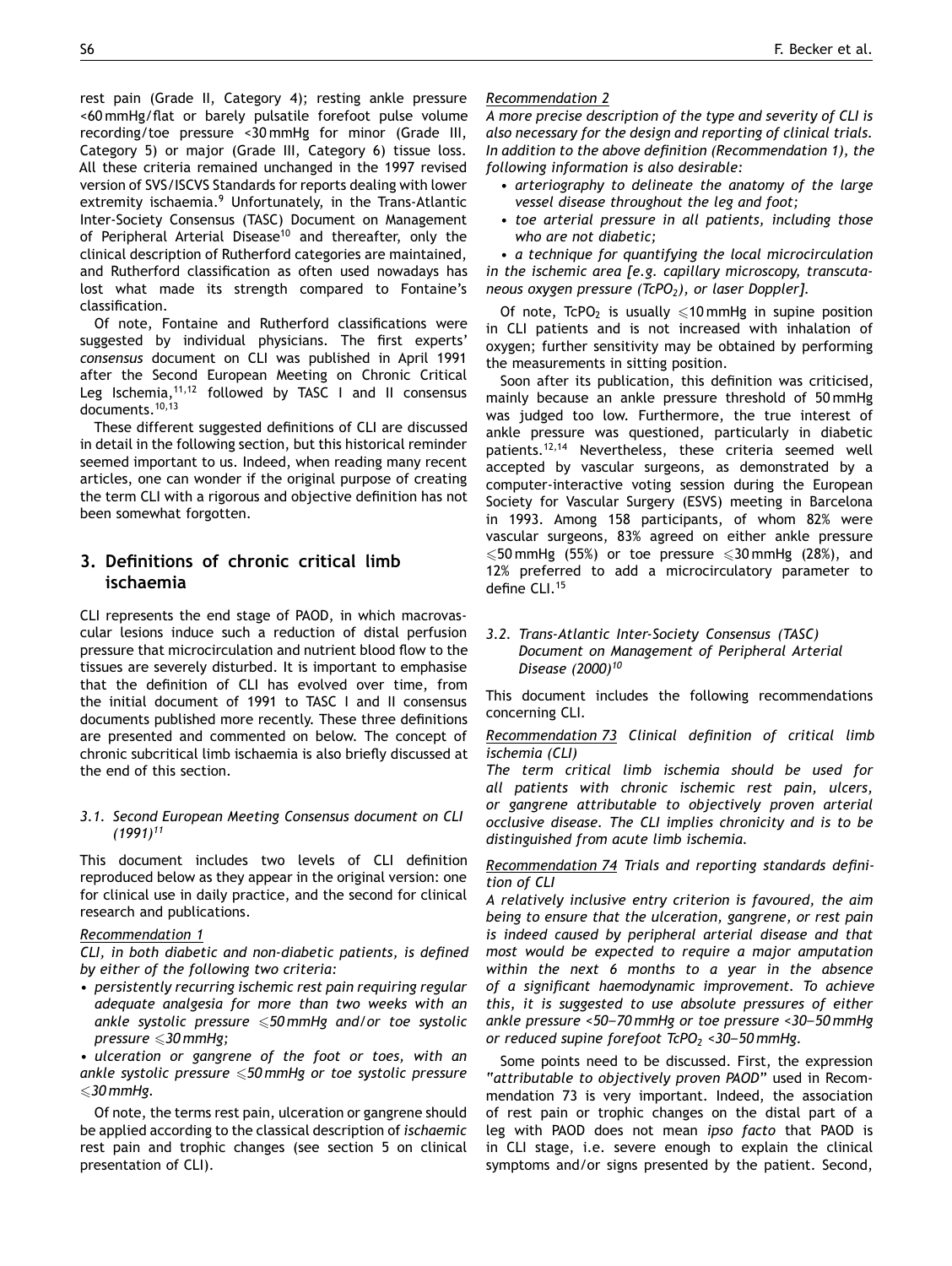raising the threshold of ankle pressure to 70 mmHg does not seem a good compromise in response to the criticisms on ankle pressure mentioned above. It might have been a better choice to favour toe pressure measurement instead for the objective confirmation of CLI in a given patient (see the recommendations in section 7). Third, the new threshold values used in this document for toe pressure are just below the ranges found in patients with intermittent claudication. For forefoot  $TePO<sub>2</sub>$ , the suggested cut-off is even at the lower limit of values found in patients without PAOD.

## 3.3. Trans-Atlantic Inter-Society Consensus (TASC) Document on Management of Peripheral Arterial Disease II  $(2007)^{13}$

In this document, the recommendations are presented in a summarised version.

Recommendation 16 Clinical definition of critical limb ischemia (CLI)

The term critical limb ischemia should be used for all patients with chronic ischemic rest pain, ulcers or gangrene attributable to objectively proven arterial occlusive disease. The term CLI implies chronicity and is to be distinguished from acute limb ischemia.

Recommendation 19 Diagnosis of critical limb ischemia (CLI) CLI is a clinical diagnosis but should be supported by objective tests.

Details and objective criteria can only be found in the full text as follows: "Ischemic rest pain most commonly occurs below an ankle pressure of 50 mmHg or a toe pressure less than 30 mmHg. [...] For patients with ulcers or gangrene, the presence of CLI is suggested by an ankle pressure less than 70 mmHg or a toe systolic pressure less than 50 mmHg. (It is important to understand that there is not complete consensus regarding the vascular haemodynamic parameters required to make the diagnosis of CLI.)"

As summary recommendations are more often read than the full text, only the items rest pain and ulcer or gangrene remain highlighted over time, and the objective criteria have lost their importance, being perceived as accessory. This trend has unfortunately led to a major backward step in the development of the concept of CLI, with a return to initial definitions of 1950s based merely on clinical findings, as in Fontaine stages III and IV. This is highly regrettable, considering all the efforts undertaken over the last two decades to standardise an objective and reproducible definition of CLI.

## 3.4. General comments on the haemodynamic parameters used to define CLI

After presenting the different definitions suggested for CLI, it seems important to discuss some points concerning the haemodynamic assessment methods used in these definitions.

First, it should be emphasised that ankle systolic pressure (expressed as an absolute value or as ABI) is not a highly reliable parameter in patients with suspected CLI. Although an ABI  $\leqslant$ 0.40 or an ankle pressure  $\leqslant$ 50 mmHg (measured in supine position or using the "pole test" method)<sup>16,17</sup> is consistent with a diagnosis of CLI, toe pressure measurement should clearly be recommended for all patients with

suspected CLI.<sup>18,19</sup> Indeed, ankle pressure measurement is subject to erroneous results in patients with leg artery calcification, mainly represented by patients with diabetes or end-stage renal failure and in the very old, the measured value reflecting arterial wall rigidity rather than the actual perfusion pressure.<sup>19,20</sup> If the arteries are still partially compressible, falsely elevated (and reassuring) pressure values are measured. In case of incompressibility, no pressure result can be obtained. Lack of compressibility is exceptionally an issue when measuring toe pressure.

Then, methods providing functional information on tissue perfusion and skin viability, such as forefoot  $TePO<sub>2</sub>$ , are still too seldom used mainly because of their limited availability.<sup>21</sup> When performed properly, forefoot  $TCPO<sub>2</sub>$  has a high prognostic value (see section 6.2 on risk stratification). Its use on a larger scale should therefore be strongly encouraged in vascular clinics.

#### 3.5. Chronic "subcritical" limb ischaemia

The expression "chronic subcritical limb ischaemia" was first introduced by Wolfe et al. to name a state of lower limb ischaemia borderline to CLI as defined in the 1991 European consensus.22 It represents a subgroup of patients who do not meet the 1991 CLI criteria or in whom severely reduced flow to the foot does not present as rest pain, ischaemic ulceration, or ischaemic gangrene. Patients in this stage of "transition" between exercise-induced ischaemia and permanent critical ischaemia are nevertheless a subgroup at risk that is important to identify.<sup>22,23</sup> Although distal blood flow might be just sufficient to maintain skin integrity in these patients, it will probably not meet the needs of the wound healing process, which requires a higher and pulsatile flow.

# 4. Epidemiology

#### 4.1. Estimated incidence and prevalence of CLI

The precise assessment and comparison of epidemiologic data on CLI is extremely difficult – almost impossible – for several reasons.

First, whereas identification of PAOD based on an ABI <0.90 is fairly easy, identification of CLI (rest pain and trophic changes attributable to PAOD) needs an expertise not readily available when evaluating large numbers of patients in the setting of epidemiological studies.

Second, data are subject to major differences between studies due to differences between definitions of CLI used in these studies. Indeed, as already mentioned above, CLI definition has evolved over time, but more importantly, a strict definition including objective haemodynamic parameters is not always used, and all patients with rest pain or trophic lesions are sometimes included without confirming the severity and causative effect of arterial insufficiency, therefore leading to higher rates of "CLI".

Third, the actual statistical data on incidence and prevalence of CLI are often inferred from two indirect markers: the overall incidence of major amputations (assuming that about 25% of CLI patients will undergo amputation) and the natural history of PAOD.<sup>24</sup> Both are debatable. Indeed, depending on the country, 70–90% of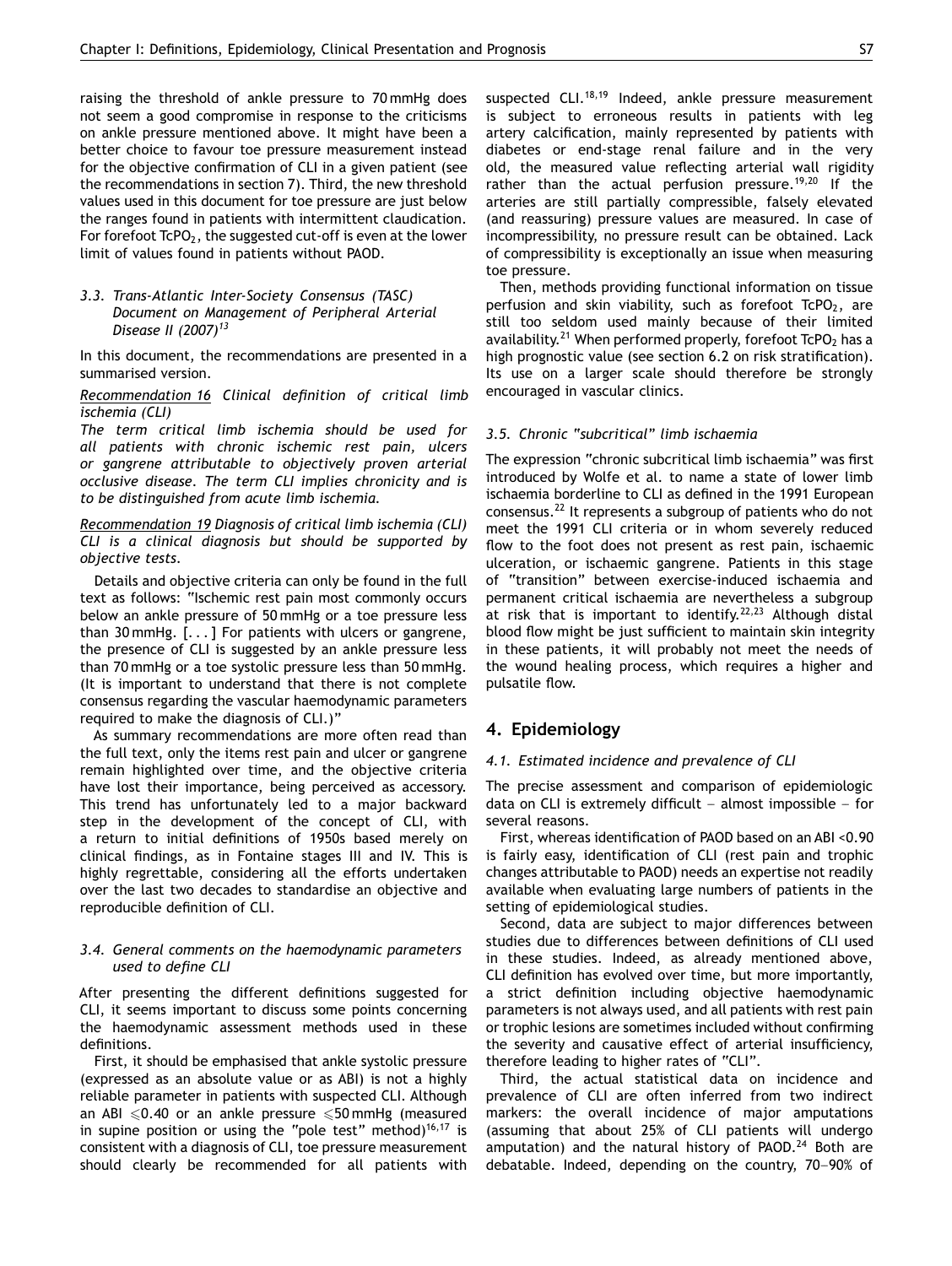amputations are considered to have a vascular cause, even though many amputations are still performed without any vascular workup.<sup>25</sup> Then, the natural history of PAOD does not follow a standardised progression through different clinical stages. It is estimated that 5-10% of patients with asymptomatic PAOD or claudication will progress to CLI at 5 years and that  $1-3%$  of patients with PAOD are in CLI stage at initial presentation.<sup>13</sup> This latter group is often represented by older and sedentary patients who have limited mobility (and therefore do not claudicate), patients with sensory neuropathy who have impaired pain sensation, and patients with additional medical conditions reducing peripheral perfusion (such as cardiac failure), who present directly with advanced disease. Studies suggest that half of CLI patients do not present any PAOD symptoms 6 months prior to the onset of CLI.<sup>26</sup>

Nevertheless, the incidence of CLI derived from natural history of PAOD and major amputation rates has been estimated to be approximately  $500-1000$  per million per year in a European or North American population (150,000 cases per year for the USA).<sup>13</sup>

In contrast, the incidence of CLI based on large prospective population studies is 220 new cases per million per year in the general population.<sup>27</sup> The **prevalence** of CLI in the population aged  $60-90$  years is estimated at 1%  $(0.5-1.2%)$ , but figures vary widely between populationbased studies and vascular registries. For instance, in 2004 in Sweden, the prevalence of CLI was estimated to be at least 15,000 patients, but the number of vascular interventions for CLI was only 1700 for the same period.28 The reported gender differences in CLI prevalence vary between studies. In series of patients with CLI, the men to women ratio is around  $3:1.^{13}$  However, in population-based epidemiological studies, age-adjusted prevalence of CLI is equal in men and women after 50 years, a finding that correlates with epidemiological studies on prevalence of PAOD based on ABI measurement. $28-30$ 

## 4.2. Risk factors for CLI

In the vast majority of cases, CLI is caused by multi-level occlusive atherosclerotic disease. Consequently, CLI patients share the same traditional risk factors as patients with atherosclerosis in other territories. Moreover, as CLI is an advanced stage of PAOD occurring late in the course of patients' atherosclerotic disease, concomitant severe cerebrovascular (CVD) and coronary artery diseases (CAD) are more frequent than in patients with claudication. Indeed, 50-75% of CLI patients have associated CVD and about 20% have associated CAD.

Among cardiovascular risk factors, some are more strongly associated with progression to CLI: threefold increase in the risk of developing CLI in the case of a long history of chronic heavy smoking and fourfold in the case of diabetes.10,13 The risk of developing CLI rises proportionally to the number of cigarettes smoked. $31$  The duration of smoking cessation needed to return to baseline risk is however not known, but is usually considered to be around 2 years in patients at risk of cardiovascular diseases. Diabetes may be known and treated or unknown and revealed by the CLI episode. In some countries in which

the care of diabetic patients is less well established and generalised, CLI incidence may be 10 to 20 times higher in diabetic compared to non-diabetic patients. The true impact of diabetes is, however, difficult to assess, and the proportion of diabetic patients varies dramatically between published series of CLI, ranging from 35% to 80%. As already discussed in the preceding section, diagnosing CLI in diabetic patients is particularly challenging due to the presence of numerous confounding factors, such as sensory neuropathy and frequent infectious complications that can possibly lead to ulceration and gangrene even in the absence of any PAOD. In contrast, calcification of leg arteries (Monckeberg disease) may cause an overestimation of ankle pressure, leading to falsely reassuring results.

Increasing age is another risk factor for CLI. The mean age of CLI patients is higher than that of non-CLI patients (about 75 years) but the range is wide (35–– 100 years). In the elderly, the CLI event often occurs in the setting of arterial and non-arterial poly-morbid conditions. Chronic renal failure is also associated with increased risk of PAOD and CLI, as well as increased cardiovascular mortality. $32$  As in diabetics, diagnosis of CLI can be difficult in the very old and in patients with chronic renal failure due to frequent calcification of leg arteries and sensory neuropathy.<sup>33,34</sup> African-American ethnicity may also represent a risk factor independent from other traditional atherosclerotic risk factors, based on data concerning PAOD, but there are no data specific to CLI.<sup>35</sup>

Some other factors can cause or lead to progression of CLI without being actual risk factors. Atheroembolic (ulcerated plaques, popliteal aneurysms) or thromboembolic (mainly cardioembolic) disease, in situ arterial thrombosis due to congenital or acquired hypercoagulable states, vasculitis, thromboangiitis obliterans, popliteal entrapment, or trauma can all lead to compromised distal perfusion of the extremity with the potential progression to a clinical picture of CLI. Generally, arterial insufficiency and CLI secondary to these diseases present as a more rapidly progressive disease than atherosclerotic PAOD. Although rare, some anatomical variations of leg arteries can also lead more readily to CLI in case of occlusive disease, due to altered blood-flow distribution to foot arteries. Finally, some associated conditions can represent aggravating and/or confounding factors, particularly peripheral neuropathy.

In summary, in spite of the limitations of epidemiological data, partly related to varying definitions of CLI, one thing is beyond doubt: the total cost of CLI is considerable! And as for venous ulcers and chronic venous disorders, a small percentage of cases cost more than all others due to high rates of re-interventions, amputations, comorbidities and disability. In the presence of an ageing population and increasing worldwide prevalence of diabetes, an increase in CLI incidence and prevalence is to be expected over the future decades, making it a major public health issue.

# 5. Clinical presentation of CLI

As mentioned above, CLI refers to the extreme stage of chronic arterial insufficiency of a lower extremity in which distal blood flow and microcirculatory function (vasomotor adaptation, capillary recruitment) are severely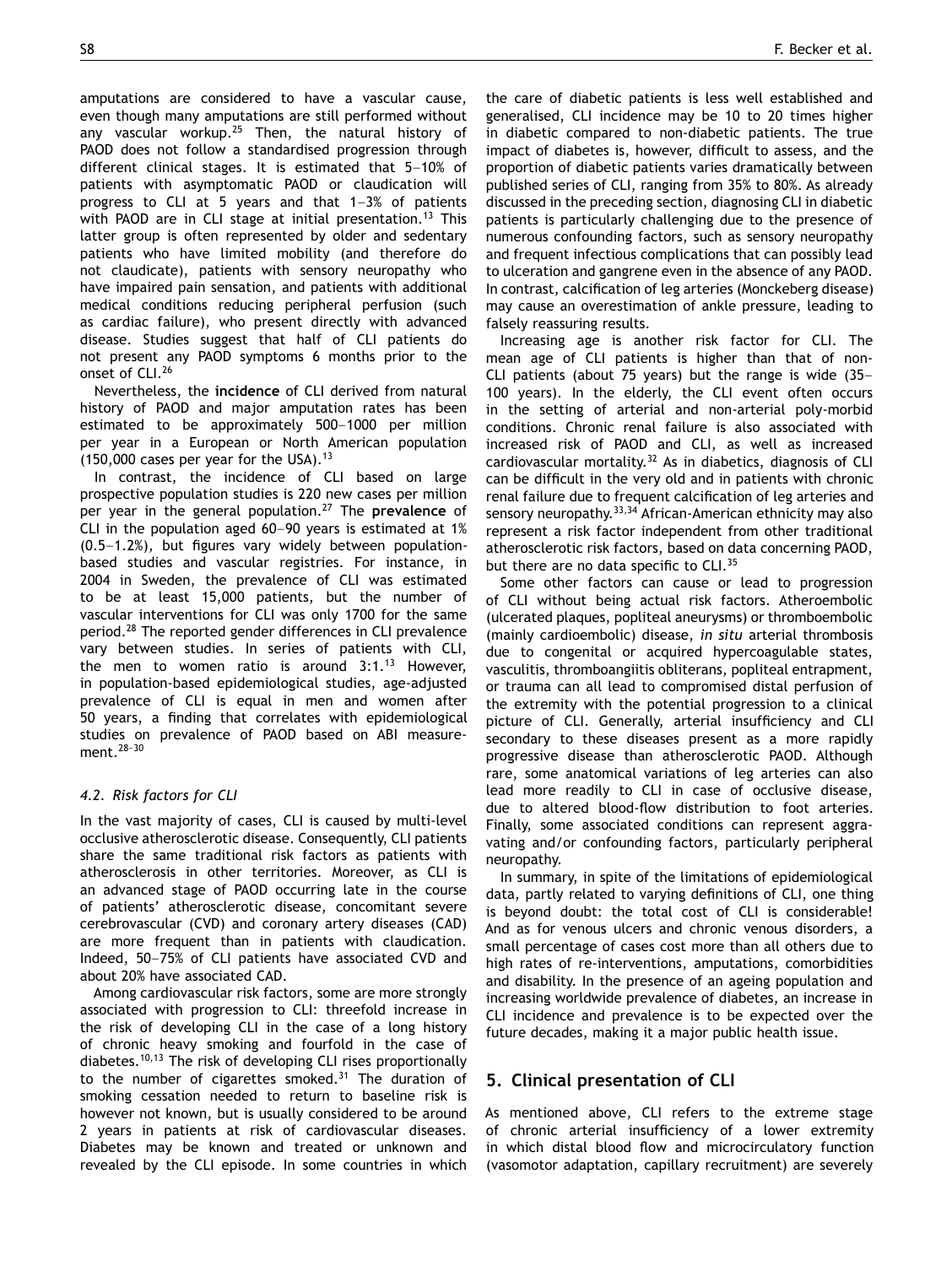compromised, $36$  resulting in a clinical picture including ischaemic rest pain, ischaemic ulcer and/or gangrene as well as other clinical signs related to forefoot haemodynamic and trophic changes described in this section.

#### 5.1. Ischaemic rest pain

According to the main guidelines and the 1991 European consensus,11 ischaemic rest pain must be named as such if it corresponds to the description by Cranley: "ischemic rest pain is pain that occurs in the toes or in the area of the metatarsal heads. Occasionally, it occurs in the foot proximal to the metatarsal heads. Elevation of the limb above or at the horizontal position aggravates the pain and pendency, to some degree at least, brings relief".37 In more than 90% of cases, the toes are involved. Three degrees can be described. First, the pain starts at primo-decubitus and declines quickly  $-$  the patient can thus stay supine; of note, the patient can experience numbness or tingling instead of pain. Second, the patient needs to dangle his leg to relieve the pain. Third, the patient has to remain seated to relieve the pain. In second and third degrees, dependent foot oedema develops, worsening the ischaemia because increased tissue pressure exceeds capillary pressure. It is important to bear in mind that rest pain depends on pain perception, which can be reduced or abolished in the case of sensory neuropathy (secondary to diabetes, ageing, or to ischaemia itself).

## 5.2. Ischaemic ulcer and gangrene

Ulcerations occurring in the context of severe ischaemia related to PAOD are located at the limb extremity, involving the toes and foot (especially on pressure areas like the heel or the first and fifth metatarsal heads). Clinically, they have an inactive edge, pale necrotic base or are covered with fibrinous material. Whereas ischaemic rest pain has a typical and standardised presentation (in the absence of sensory neuropathy), ischaemic ulcer and toe gangrene are much more difficult to identify as lesions clearly attributable to end-stage PAOD.<sup>11,26-28</sup> Schematically, three situations can be encountered. First, arterial insufficiency is severe, and the ischaemic skin lesion occurs spontaneously or after a minor trauma. Second, arterial insufficiency is moderate but severe enough to impair the healing process of any skin lesion (skin flow needed for wound healing is much higher than skin flow necessary for baseline nutritional requirements of an intact skin). Third, PAOD is present, but only as an associated condition, with no causal relationship with skin lesions. Even in the presence of toe gangrene, the potential morphological lesions of lower limb arteries identified by imaging techniques may be innocent if perfusion pressure remains well above threshold values for critical ischaemia. This issue is particularly important in diabetic foot lesions because of numerous potential confounding factors, and the causative link between PAOD and trophic changes should be documented with particular attention in these patients.

As a general rule, all patients with ulcers or gangrene of the extremity should first be thoroughly examined for other associated clinical signs suggestive of chronic compromised blood flow to the foot (see below). Then, an objective quantification and confirmation of the severity of foot ischaemia by distal pressure measurement and microcirculatory assessment (mainly forefoot  $TePO<sub>2</sub>$ ) should be performed. This indeed seems the only way to avoid the simplifying equation "gangrene/ulcer = critical limb ischaemia".

## 5.3. Other clinical signs of CLI-related forefoot haemodynamic changes

Other less well known signs of CLI can easily and rapidly be assessed by simple inspection and palpation of the foot and are highly informative.

Some of these signs are related to low residual perfusion pressure and consequent vasomotor paralysis. Refilling of the foot's superficial veins after emptying with the physician's thumb and capillary refilling time at forefoot level are normally nearly instantaneous, but become more and more prolonged as arterial insufficiency becomes more severe. Also, hydrostatic pressure changes when elevating or letting the foot in a dependent position induce the following colour changes: rapid (<30 seconds) appearance of foot sole pallor by elevating the limb at 60º above bed level (Buerger's test), and foot erythrocyanosis in dangling position (also called dependent rubor).

Other signs already reflect trophic changes secondary to chronic severe ischaemia: shrinking and atrophy of the toe pulp or heel pad, with bone contact felt on palpation.38,39

When present, these clinical signs are predictive of severe arterial insufficiency (ABI <0.50, toe pressure <30 mmHg, forefoot  $TcPO<sub>2</sub> < 30$  mmHg in supine position;  $p < 0.01$ [personal unpublished data]). On the contrary, absence of these signs makes the diagnosis of CLI unlikely. Looking for these clinical changes is thus an important part of the initial assessment of clinical probability of CLI.<sup>40,41</sup>

The pole test, a variant of Buerger's test, is yet another useful clinical tool to evaluate ankle or toe pressure.<sup>16,17</sup> It allows estimating a toe pressure <55––70 mmHg and ankle pressure <45 mmHg, and is particularly useful when calcification of leg arteries impairs accurate ankle pressure measurement and a device for toe pressure measurement is not available.

# 6. Natural history and prognosis

## 6.1. Natural history of CLI patients

CLI is a very severe medical condition with a high risk of major amputation, disability and death. In a way, it behaves like a malignant disease. In the consensus documents discussed above, as well as in review articles, the natural history of CLI patients is summarised as follows:

- At presentation: 20-25% of patients undergo primary amputation, 50-60% have vascular reconstruction (surgical and/or endovascular), and 25% are treated medically.
- One year later: 20-25% of patients will have died, 25––30% will have had major amputation, 20% will still be in CLI state, and 25% will be alive without major amputation and free from signs and symptoms of CLI.<sup>10,13</sup>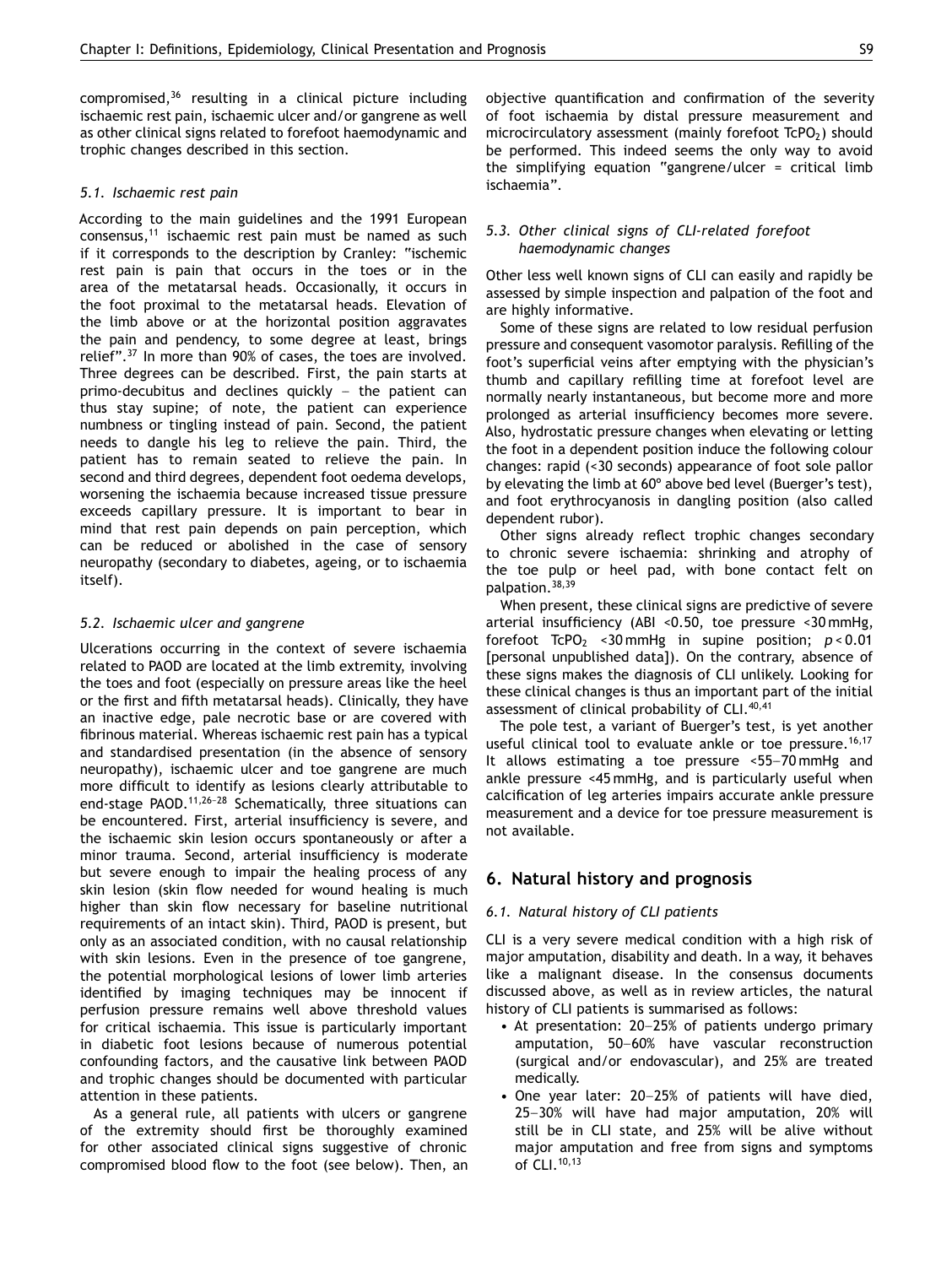Although these figures are always cited in the introduction of articles published on CLI, they often do not correlate with more recent publications on CLI patients' outcome, for at least two main reasons. First, the overall management of cardiovascular patients has dramatically changed in recent years, and an increasing proportion of patients are offered "best medical treatment" and risk-factor modification counselling, which could of course partly account for a better global prognosis of CLI patients. However, there seems to be a second important reason for the discordance between prognosis data derived from original series compared to more recent series. As discussed in previous sections, inclusion criteria of many recent studies have been described as "Fontaine stage III or IV" as if it was an equivalent of CLI, without any haemodynamic criteria. Therefore, less severe patients (in terms of systemic atherosclerotic disease) might have been included in recent series, contributing to a better overall prognosis.

The TAMARIS trial probably offers the most reliable recent data on the natural history and prognosis of CLI.<sup>21</sup> It included patients with CLI defined according to the TASC I document, who were unsuitable for revascularisation as assessed by a vascular surgeon. Patients were randomised to an angiogenic treatment (NV1FGF) or placebo. From December 2007 to July 2009, 525 patients were included in 171 hospitals in 30 countries. No patient was lost to follow-up. The primary combined endpoint was time to major amputation of the treated leg or death from any cause during the study period of 12 months. Primary outcome was encountered in 33% (95% CI:  $27-39%$ ) of patients in the placebo group (major amputation or death 33%, major amputation 21%, death 15%). Death was from a cardiovascular cause in 49%, a non-cardiovascular cause in 41%, and unknown origin in 10%.21

## 6.2. Risk stratification

After establishing a precise diagnosis of CLI based on clinical and haemodynamic criteria, which clearly helps evaluating and comparing different treatment modalities (surgical and/or endovascular strategies, angiogenic treatments, conservative medical management, etc.) in terms of outcome and cost-effectiveness, the next step is to stratify local and general risk in order to better identify which patients benefit most from each management strategy. A prediction model derived from the BASIL study has been proposed to facilitate clinical decisionmaking in patients with severe ischaemia. $42$  It mainly illustrates the fact that this stage of advanced PAOD is associated with high cardiovascular risk due to major comorbidities.

There is a need for risk stratification tools taking into account quantitative assessment of the degree of ischaemia. As with venous thromboembolism (VTE), we may apply the following decision process: (1) clinical probability assessment, (2) diagnostic validation, (3) risk stratification. A thorough assessment of the symptoms and signs described above establishes the clinical probability of CLI. Then, objective measurement of distal perfusion pressure (toe pressure, pole test) is needed to confirm the diagnosis of CLI, $43$  with the role of additional vascular imaging being mainly to define the actual treatment strategy. Finally, the same haemodynamic measurements used for diagnosis confirmation can be used for risk stratification.

Nevertheless, the capability of distal pressure (ankle pressure and even toe pressure) to predict amputation risk is limited.<sup>7,44-46</sup> Forefoot TcPO<sub>2</sub>, if measured according to methodological rules (particularly avoiding areas of thick or oedematous skin) is probably the best noninvasive method for quantification of ischaemia severity and prognostic assessment.<sup>41</sup> Forefoot TcPO<sub>2</sub> may be considered a marker of total distal run-off (arterial and arteriolar run-off) and perfusion reserve. In the setting of risk stratification, different values have been suggested, but almost all series are in agreement with the following criteria: in case of supine forefoot TcPO<sub>2</sub> >35-40 mmHg, local prognosis is fairly good even with conservative management, and these patients can therefore not be truly considered to have CLI; in case of supine forefoot  $TCPO<sub>2</sub>$  10–35 mmHg, local prognosis is intermediate; in case of supine forefoot TcPO $_2 \leqslant$ 10 mmHg (which corresponds to the 1991 European consensus document's recommendation for the diagnosis of  $CLI<sup>11</sup>$ ), local prognosis is very poor. Of note, further prognostic stratification of patients with low supine forefoot  $TePO<sub>2</sub>$ (<20 mmHg) can be performed by testing perfusion reserve in sitting position or under oxygen inhalation (oxygen inhalation being more efficient when performed in sitting position).46,47

In a personal prospective series of 205 patients with CLI defined according to the 1991 European consensus with supine forefoot TcPO $_2 \leqslant$ 10 mmHg, all operated on (bypass surgery and/or PTA) with a follow-up >1 year, the overall rate of major amputation-free survival at 1 year was 50%. It was 75% in case of  $TCPO<sub>2</sub>$  improvement in sitting position (to  $\geq$ 40 mmHg) and only 35% if TcPO<sub>2</sub> remained <40 mmHg in sitting position.<sup>46</sup>

Data are insufficient to give a grade A recommendation, but seem enough to give a grade B recommendation for a baseline risk stratification scale (major amputation or death) in four degrees, based on forefoot  $TCPO<sub>2</sub>$  in addition to initial careful clinical examination.

- Degree 1: 10 mmHg < forefoot TcPO<sub>2</sub>  $\leqslant$  35 mmHg in supine position.
- Degree 2: forefoot  $TCPO<sub>2</sub> \le 10$  mmHg in supine position but clear improvement  $(\geq 40 \text{ mmHg})$  in sitting position or under oxygen inhalation.
- Degree 3: forefoot  $\text{TCPO}_2 \leqslant 10$  mmHg in supine position and inadequate or no improvement  $(30-40 \text{ mmHg})$  in sitting position or under oxygen inhalation.
- Degree 4: forefoot  $TePO<sub>2</sub> \le 10$  mmHg in supine and in sitting position and/or under oxygen inhalation (very poor prognosis).

# 7. Conclusion and recommendations

As CLI prevalence is expected to increase over the future decades and become a major public health issue, it is of utmost importance to bear in mind some major key points that help to characterise patients with precision in order to assess and compare current or future treatment modalities. These can be summarised as follows: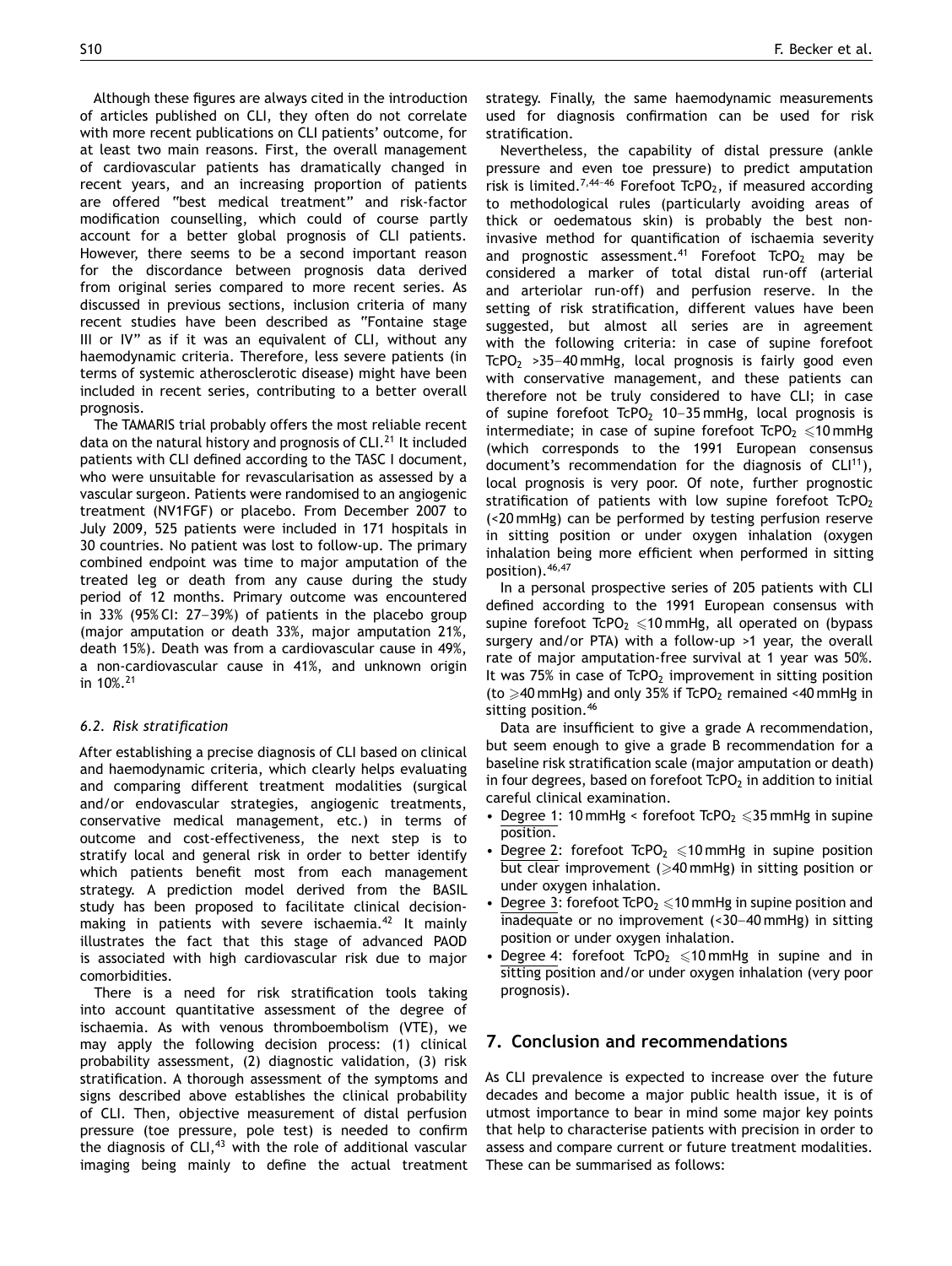## Recommendations

- (1) The expression chronic critical limb ischaemia (CLI) defines the extreme stage of chronic arterial insufficiency of a lower limb in which stenosis and/or occlusion of the arterial tree lower the downstream perfusion pressure to such an extent that nutritional flow to tissues is severely compromised and does not allow maintaining skin integrity or wound healing without revascularisation. (Level 1a; Grade A)
- (2) The presence of rest pain or a wound, ulcer or toe gangrene on a lower limb with arterial disease (PAOD) is not sufficient to qualify as CLI. They must be recognised as attributable to the PAOD by combining specific clinical characteristics of pain and/or skin lesions, as well as other signs of severe chronic forefoot ischaemia, with objective haemodynamic measurements. (Level 2b; Grade B)
- (3) Ankle systolic pressure (absolute value or ABI) is not a reliable parameter for CLI diagnosis. (Level 2b; Grade B)
- (4) Toe pressure measurement is more accurate and is recommended in all patients with suspected CLI. (Level 2b; Grade B)
- (5) Assessment of distal tissue perfusion pressure by forefoot  $TePO<sub>2</sub>$  measurement should be recommended for diagnostic validation and prognostic stratification, at least in the setting of clinical trials. (Level 2b; Grade B)

## Funding/Conflicts of Interest

None

# References

- 1 Fontaine R, Kim M, Kieny R. [Surgical treatment of peripheral circulation disorders]. Helv Chir Acta 1954;21:499-533.
- 2 Yao ST, Hobbs JT, Irvine WT. Ankle systolic pressure measurements in arterial disease affecting the lower extremities. Br J Surg 1969;56:676––9.
- 3 Yao ST. Haemodynamic studies in peripheral arterial disease. Br J Surg  $1970;57:761-6$ .
- 4 Carter SA, Lezack JD. Digital systolic pressures in the lower limb in arterial disease. Circulation 1971;43:905-14.
- 5 Jamieson C. The definition of critical ischaemia of a limb. Br J Surg 1982;69(Suppl):S1.
- 6 Vincent DG, Salles-Cunha SX, Bernhard VM, et al. Noninvasive assessment of toe systolic pressures with special reference to diabetes mellitus. J Cardiovasc Surg (Torino) 1983;24:22-8.
- 7 McCollum PT, Spence VA, Walker WF. Arterial systolic pressures in critical ischemia. Ann Vasc Surg 1986;1:351-6.
- 8 Suggested standards for reports dealing with lower extremity ischemia. Prepared by the Ad Hoc Committee on Reporting Standards, Society for Vascular Surgery/North American Chapter, International Society for Cardiovascular Surgery. J Vasc Surg 1986;4:80––94.
- 9 Rutherford RB, Baker JD, Ernst C, et al. Recommended standards for reports dealing with lower extremity ischemia: revised version. J Vasc Surg 1997; 26: 517-38.
- 10 Dormandy JA, Rutherford RB. Management of peripheral arterial disease (PAD). TASC Working Group. TransAtlantic Inter-Society Consensus (TASC). J Vasc Surg 2000;31:S1––296.
- 11 Second European Consensus Document on chronic critical leg ischemia. Circulation 1991;84:IV1-26.
- 12 Thompson MM, Sayers RD, Varty K, et al. Chronic critical leg ischaemia must be redefined. Eur J Vasc Surg 1993;7:420-6.
- 13 Norgren L, Hiatt WR, Dormandy JA, et al. Inter-Society Consensus for the Management of Peripheral Arterial Disease (TASC II). Eur J Vasc Endovasc Surg 2007;33(Suppl 1):S1-75.
- 14 Tyrrell MR, Wolfe JH. Critical leg ischaemia: an appraisal of clinical definitions. Joint Vascular Research Group. Br J Surg 1993;80:  $177 - 80.$
- 15 Jacobs MJ, Ubbink DT, ten Hoedt R, et al. Current reflections of the vascular surgeon on the assessment and treatment of critical limb ischaemia. Eur J Vasc Endovasc Surg 1995;9:473-8.
- 16 Pahlsson HI, Wahlberg E, Olofsson P, et al. The toe pole test for evaluation of arterial insufficiency in diabetic patients. Eur J Vasc Endovasc Surg 1999;18:133––7.
- 17 Paraskevas N, Ayari R, Malikov S, et al. 'Pole test' measurements in critical leg ischaemia. Eur J Vasc Endovasc Surg 2006;31:253––7.
- 18 Dattilo PB, Casserly IP. Critical limb ischemia: endovascular strategies for limb salvage. Prog Cardiovasc Dis 2011;54:47-60.
- 19 Rooke TW, Hirsch AT, Misra S, et al. 2011 ACCF/AHA Focused Update of the Guideline for the Management of Patients With Peripheral Artery Disease (Updating the 2005 Guideline): A Report of the American College of Cardiology Foundation/American Heart Association Task Force on Practice Guidelines. Circulation 2011;124:2020––45.
- 20 Lau JF, Weinberg MD, Olin JW. Peripheral artery disease. Part 1: clinical evaluation and noninvasive diagnosis. Nat Rev Cardiol 2011;8:405––18.
- 21 Belch J, Hiatt WR, Baumgartner I, et al. Effect of fibroblast growth factor NV1FGF on amputation and death: a randomised placebocontrolled trial of gene therapy in critical limb ischaemia. Lancet 2011;377:1929––37.
- 22 Wolfe JH, Wyatt MG. Critical and subcritical ischaemia. Eur J Vasc Endovasc Surg 1997; 13:578-82.
- 23 White JV, Rutherford RB, Ryjewski C. Chronic subcritical limb ischemia: a poorly recognized stage of critical limb ischemia. Semin Vasc Surg 2007;20:62––7.
- 24 Catalano M. Epidemiology of critical limb ischaemia: north Italian data. Eur J Med 1993;2:11-4.
- 25 Fosse S, Hartemann-Heurtier A, Jacqueminet S, et al. Incidence and characteristics of lower limb amputations in people with diabetes. Diabet Med 2009:26:391-6.
- 26 Varu VN, Hogg ME, Kibbe MR. Critical limb ischemia. J Vasc Surg 2010;51:230––41.
- 27 Setacci C. Critical Limb Ischemia. New developments and perspectives. Turin: Edizioni Minerva Medica; 2010.
- 28 Sigvant B, Wiberg-Hedman K, Bergqvist D, et al. A populationbased study of peripheral arterial disease prevalence with special focus on critical limb ischemia and sex differences. J Vasc Surg 2007;45:1185––91.
- 29 Jensen SA, Vatten LJ, Myhre HO. The prevalence of chronic critical lower limb ischaemia in a population of 20,000 subjects 40-69 years of age. Eur J Vasc Endovasc Surg 2006;32:60-5.
- 30 Vouyouka AG, Kent KC. Arterial vascular disease in women. J Vasc Surg 2007;46:1295-302.
- 31 Rajagopalan S, Grossman PM. Management of chronic critical limb ischemia. Cardiol Clin 2002; 20:535-45.
- 32 Di Angelantonio E, Chowdhury R, Sarwar N, et al. Chronic kidney disease and risk of major cardiovascular disease and non-vascular mortality: prospective population based cohort study. BMJ 2010; 341:c4986.
- 33 Leskinen Y, Salenius JP, Lehtimaki T, et al. The prevalence of peripheral arterial disease and medial arterial calcification in patients with chronic renal failure: requirements for diagnostics. Am J Kidney Dis 2002;40:472-9.
- 34 Ohtake T, Oka M, Ikee R, et al. Impact of lower limbs' arterial